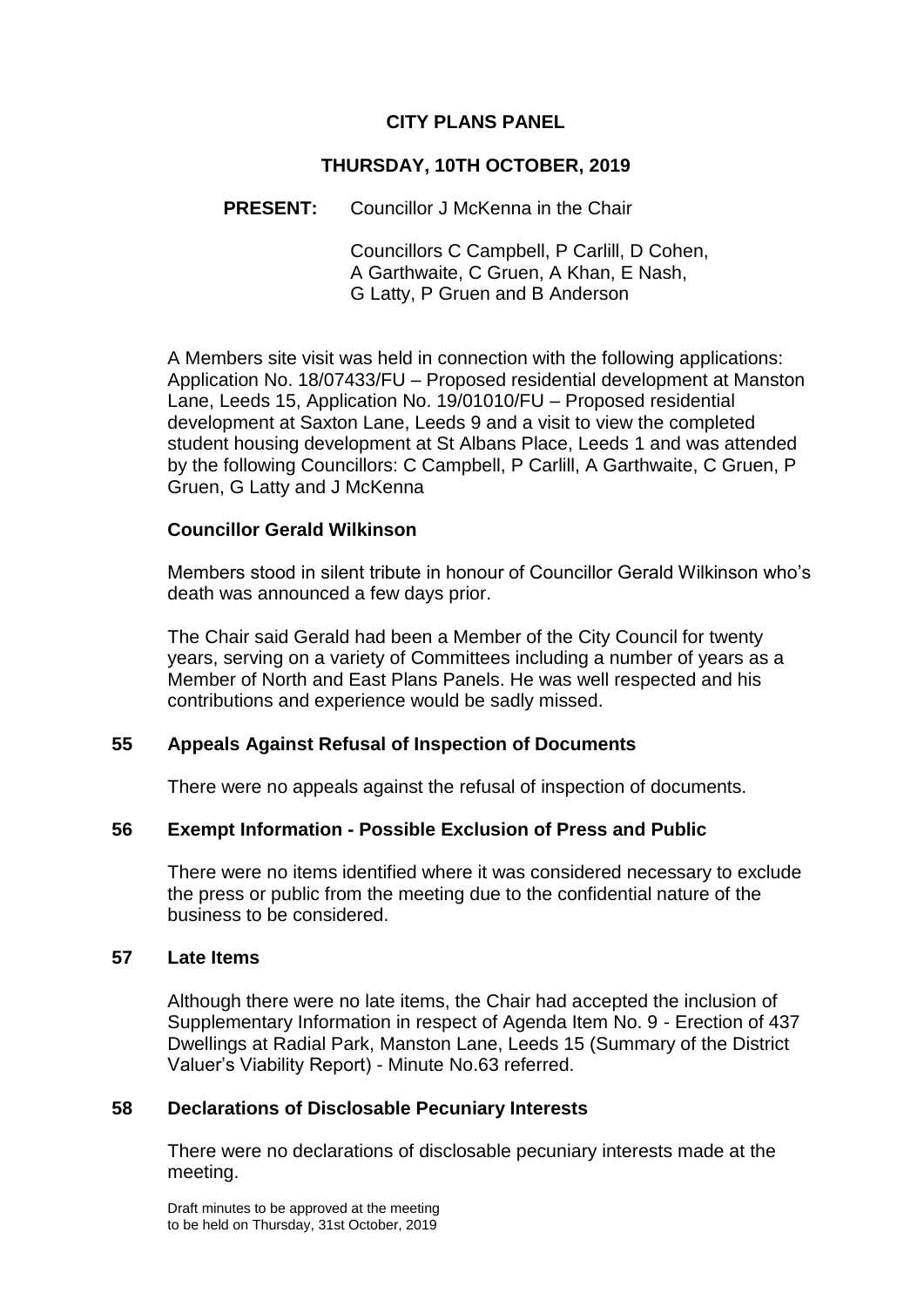### **59 Apologies for Absence**

Apologies for absence were received from Councillors: D Blackburn, P Wadsworth and N Walshaw.

Councillor B Anderson was in attendance as a substitute Member for Councillor P Wadsworth.

#### **60 Minutes of the Previous Meeting**

The minutes of the previous meeting held on 19<sup>th</sup> September 2019 were submitted for comment/ approval.

With reference to Minute No.52, Members requested the following amendments:

Member's comments section:

4 th bullet down, to read as follows:

 All Members were of the view that further consideration was required as to the provision of living/ green walls or alternatively a "Virginia Creeper" which was low maintenance. The suggestion that long term management and maintenance implications was a prohibitive factor, was not acceptable

5<sup>th</sup> bullet down, the following words be added at the end of the paragraph

or other relevant people so as to ensure diversity and broad representation

#### **61 Matters Arising from the Minutes**

There were no issues raised under Matters Arising.

## **62 Application No. 19/01010/FU - Major planning application for Build to Rent residential development of 7-22 storeys with 349 apartments, landscaping, basement parking and associated works at land off Marsh Lane, Saxton Lane and Flax Place, Leeds, LS9 8HE**

The Chief Planning Officer submitted a report which set out details of an application for a build to rent residential development of  $7 - 22$  storey's with 349 apartments, landscaping, basement parking and associated works to land off Marsh Lane, Saxton Lane and Flax Place, Leeds, LS9 8HE.

Members visited the site prior to the meeting. Site photographs and plans were displayed and referred to throughout the discussion of the application.

Planning Officers addressed the Panel, speaking in detail about the proposal and highlighted the following:

Draft minutes to be approved at the meeting to be held on Thursday, 31st October, 2019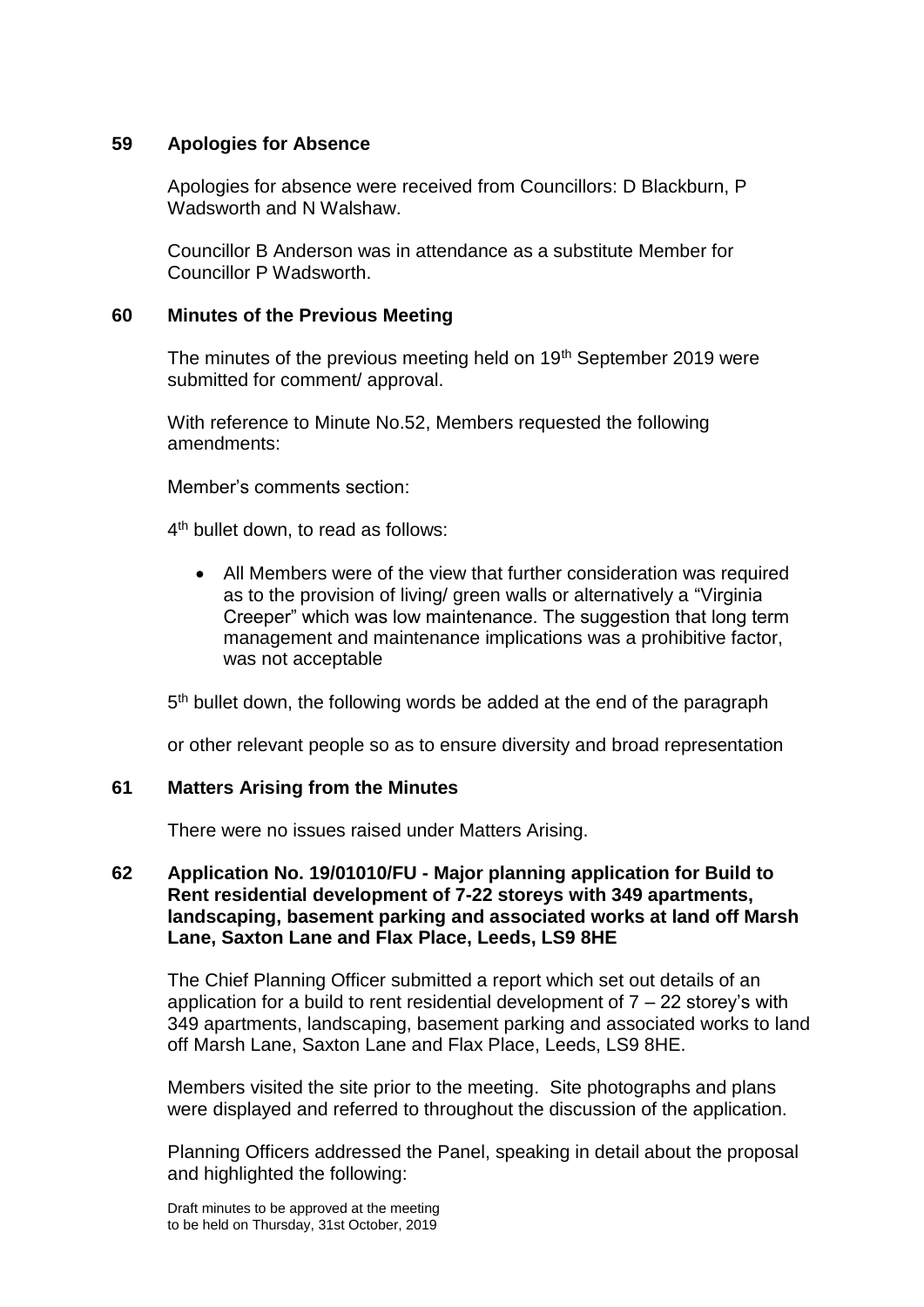- Site/ location/context
- The proposal is to erect 2 buildings (A & B) separated by public realm which provides a permeable route for pedestrians from Saxton Lane to the south, through to Railway Street to the north and then on through the railway arches to the Marsh Lane/ Shannon Street development area and Quarry Hill
- Building (A) steps from 18 to 20 to 22 floors in height, Building (B) steps up from 6 to 12 and then up to 18 storeys at its highest point and is an open U-shaped in plan
- The two buildings are 20m apart at their nearest point at first floor level, then rising to 25m and 35m at the upper levels
- Built to rent development, 349 apartments, 1 ,2 and 3 beds, all apartments meet Nationally Described Space Standards
- Residential facilities in both Blocks A & B comprising community, work and event space, plant, refuse and bicycle storage areas.
- Vehicular access via a ramp to a basement parking area taken from Flax Place
- 53 parking spaces, including 3 disabled spaces, 5 electric changing points to be provided and 15 motorcycle spaces
- Public realm through the centre of the site would be a mix of hard and soft landscaping containing trees in raised planters. There is also an apron of land fronting Marsh Lane which would be given over to grass containing wind mitigation features supplemented by landscaping
- Public realm would be a managed space with concierge
- Steps/ ramp up to centre space
- Materials Metal frame with brickwork and masonry, punched window openings, with mixed palette of complementary brick tones to be used across both buildings
- Extensive wind testing, wind mitigation measure including the provision of perforated wind panels
- Affordable housing provision (15 units) following submission of a financial viability assessment

Members raised the following questions to officers:

- The site had been the subject of a wind tunnel study, which direction does the wind come from
- 5 Electric Vehicle Charging Points (EVCP) are to be provided in the basement of the building, given that the city has declared a climate emergency could more EVCP's be provided
- What was envisaged would be the situation when all parking spaces in the basement of the building were occupied in terms of further parking for occupiers
- Could further clarification be provided about the affordable housing provision
- Was there good connectivity from the site to the city centre
- Could further details be provided about the design of the wind mitigation features

Draft minutes to be approved at the meeting to be held on Thursday, 31st October, 2019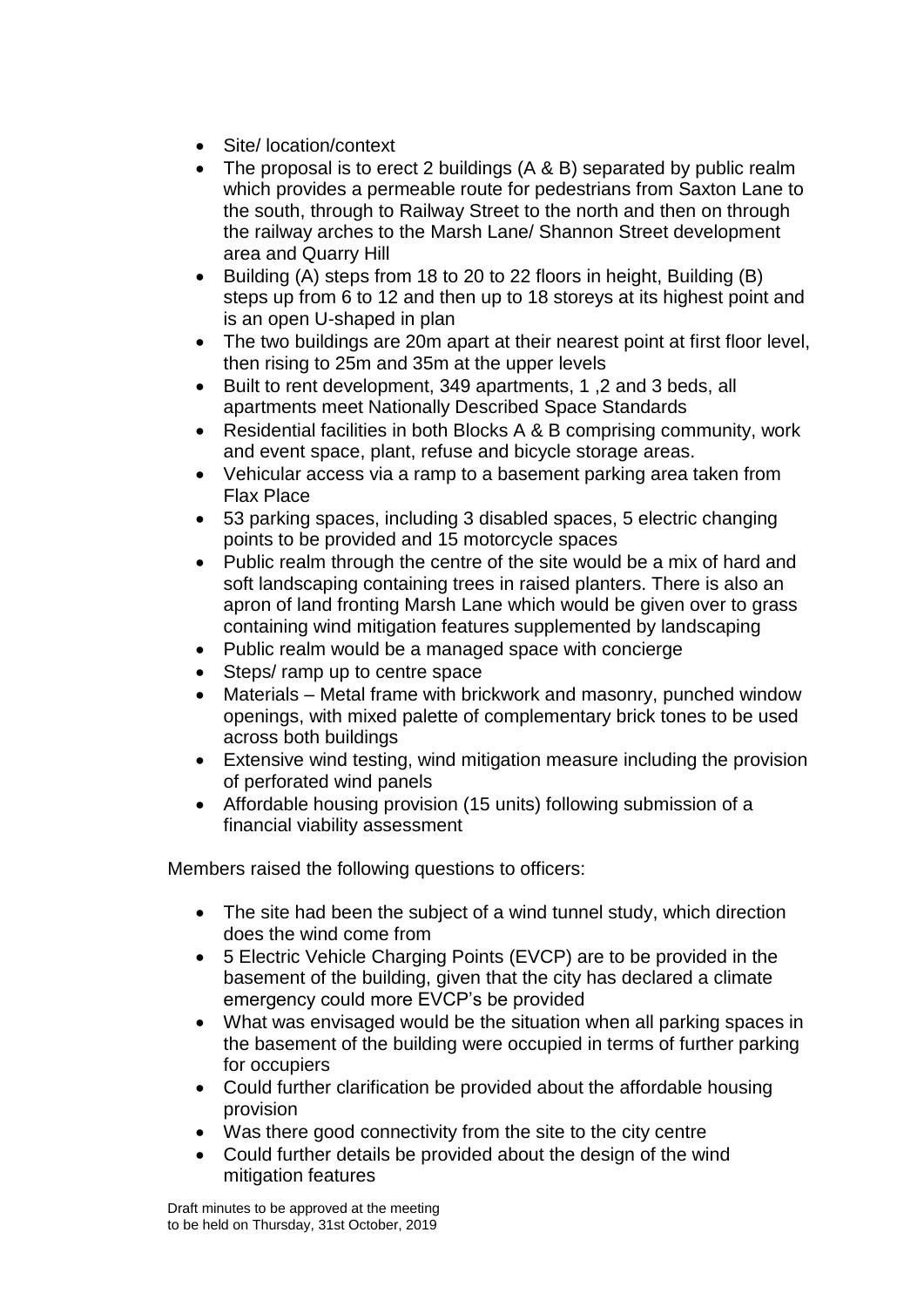- Was the applicant providing all necessary planning obligations and sufficient public space
- Where was the affordable housing to be located
- When does the applicant envisage development would commence
- Members queried once again if there were any proposals to reopen the former Marsh Lane Railway Station and also the railway arches to enhance connectivity, suggesting there was general support from Members for both
- Members queried the use of trees in planters and types of tree species proposed

In responding to the issues raised, Planning Officers/ applicant representatives said:

- Members were informed that the prevailing winds emanate from a south westerly direction. Issues arise here due to the wind travelling between the railway viaduct and the tall buildings. The height of the buildings proposed would also result in wind hitting the high structure and being forced downwards.
- Wind testing had identified a potential issue around the base of the buildings resulting in a requirement for a range of wind mitigation measures on site and provision of a wind mitigation screen off-site adjacent to the railway viaduct to the north west of the site.
- The applicant's agent confirmed that the developers would be willing to install the EVCP infrastructure for all 53 parking spaces, with 5 EVCP's to be operational upon first occupancy of the building and with the possibility for others to become operational as the need arises.
- Members were informed that following a review of a viability appraisal by the District Valuer (DV), the DV had concluded that the applicant could not afford the full policy compliant requirement of 7% of the total number of units being provided as affordable housing, the applicant should provide 4.23% (15 units).
- The Legal Officer confirmed that, while this may not be fully policy compliant, it is a situation where that then has to be weighed against all other aspects of the scheme as a material consideration. In the balancing exercise, it is for Members to determine what weight is given to that point of the proposal not being fully policy-compliant in respect of affordable housing.
- Members were informed that connectivity from the site to the City Centre was good. The scheme allowed a new 24 hour public route to be realised through the site. Heading in a northerly direction pedestrians would pass through the railway arch to the existing pedestrian crossing, which provides a link to the Quarry House complex. In addition, there is the possibility for a potential footbridge across to the Quarry House complex in the future. There was also possible connectivity to the south with delivery of further developments.
- Members were informed that the final designs for the wind mitigation features would be controlled by planning condition but example designs were provided to indicate their likely visual impact.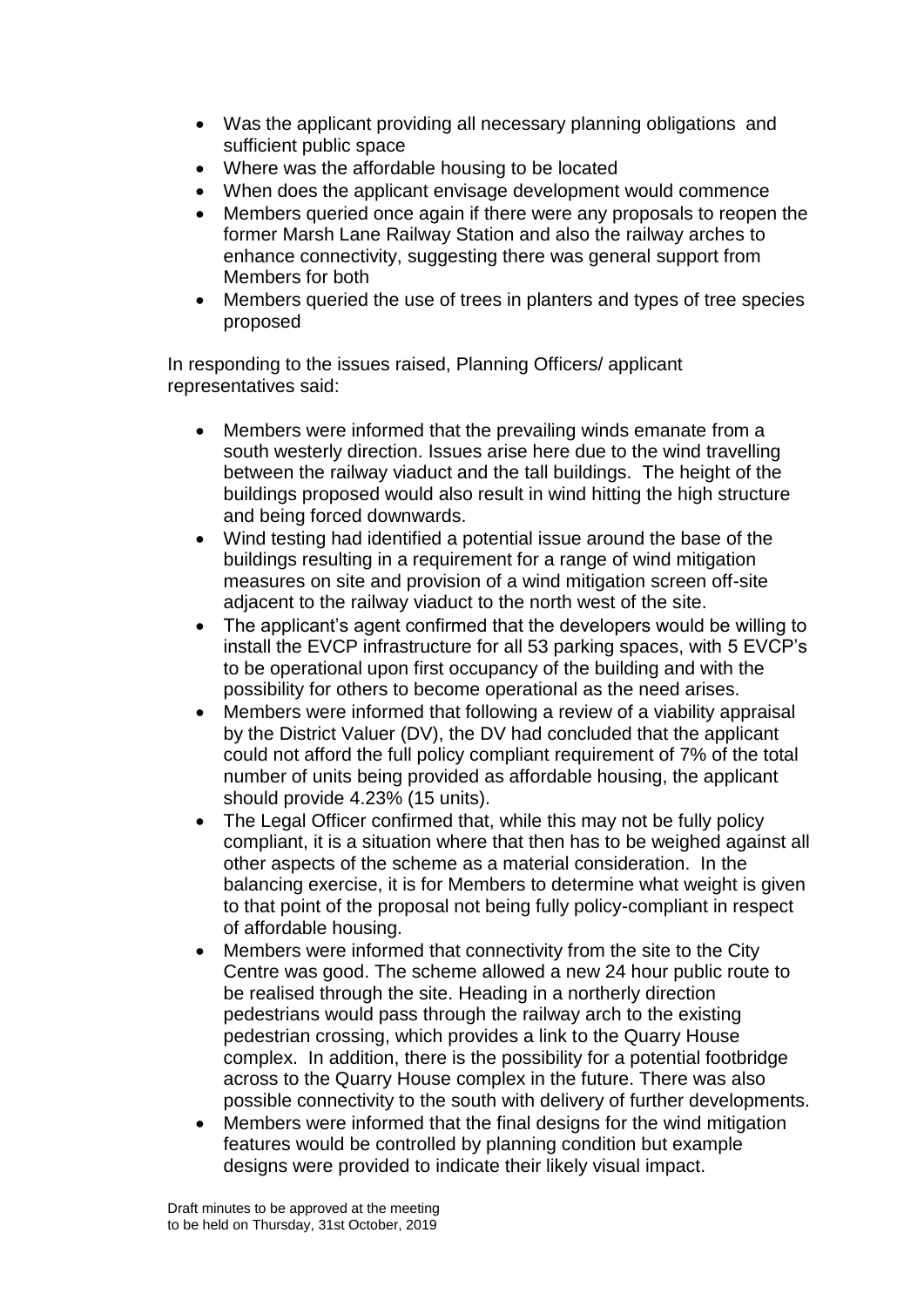- The wind mitigation would be a combination of soft landscaping with trees and high hedges; some artificial trees and screens; and there is likely to be a canopy required at an upper-level of the building to resolve the issues with down-draft highlighted.
- Limited car parking spaces will be provided within the development. Occupancy of which will be managed and controlled by the building's operators. If all are occupied within the development, then there will be no further parking provision. The local area is subject to widespread on-street parking controls. £20,000 is also being sought from the developer to fund TROs to extend parking controls where necessary to further limit the potential for adverse conditions arising from on-street parking in the vicinity of the site. In addition, the site is within walking distance to public transport facilities and city centre services and so it is unlikely that the proposed level of car parking would result in adverse conditions on the highway.
- Members were informed that the obligations within the Section 106 Agreement were policy compliant, fairly and reasonably related to the development, and necessary to make the development acceptable in planning terms.
- The existing public open space provided as part of the scheme was being given 'in kind' and is deemed acceptable in place making and connectivity terms. There is no planning policy requirement to provide public open space if a site is less than ½ hectare in size in the city centre, such that this proposal is policy compliant.
- The affordable housing units would be located throughout the scheme and would reflect pro-rata the mix of residential unit types in the overall development. This was a build to rent scheme so there was flexibility within the scheme in terms of the exact location of the discounted units.
- The affordable housing units would be provided in an appropriate proportion to the other units forming part of the development, in terms of the number of 1, 2, and 3-bedroom units.
- The applicant envisages that they will be on-site in Quarter 1 of 2020, subject to permission being granted.
- The City Centre Team Leader confirmed there were currently no proposals to provide a rail halt in this location. The Chief Planning Officer said the current focus for rail halts was at: Thorpe Park, White Rose and the Airport, Marsh Lane was not part of the strategic plan or part of proposals identified as a priority by the West Yorkshire Combined Authority (WYCA), working in conjunction with Network Rail. However he would raise the matter with WYCA.
- Officers confirmed that some of the Plaza trees would be in the ground, but others will be in planters. For those in planters, the depth of soil would be sufficient for them to become established. The Chair requested that the proposed list of trees to be used be provided to Councillor Nash for her attention.

In offering comments Members raised the following issues: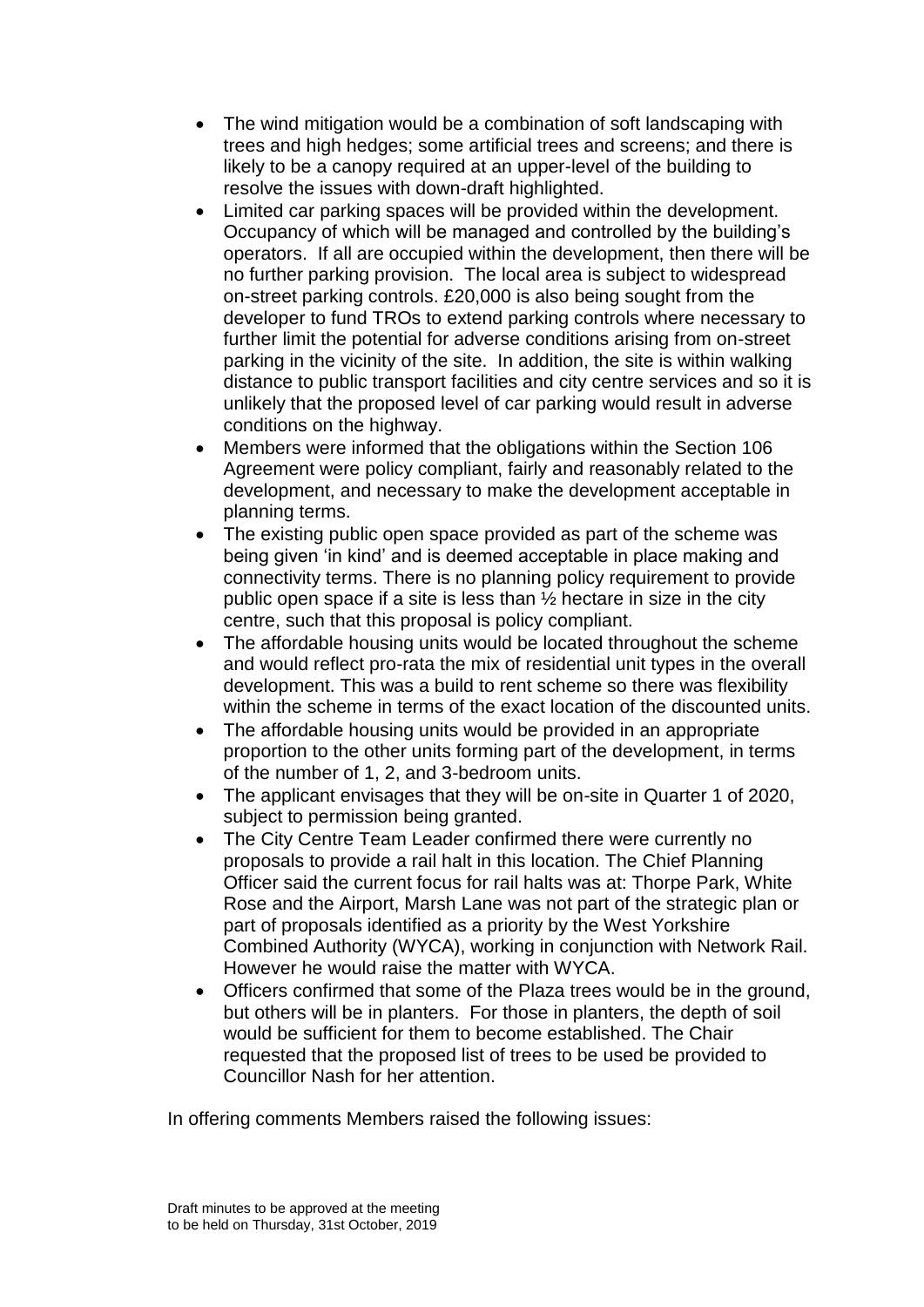- In general, Members were supportive of the application commenting that it was a suitable site for the proposed development, it was a good design and it would bring employment opportunities to the area.
- There was some concern about the extent of the wind mitigation features, it was suggested that these may detract from the overall appearance of the building and / or make some spaces unusable in practice by occupiers on a daily basis. As a result their detailed design needs to be controlled and their effectiveness needs to be tested at post installation stage.
- Members expressed the view that an additional condition be included requiring that the infrastructure for the EVCP for all 53 parking spaces be provided, with the understanding that 5 EVCP's would be operational upon first occupancy of the building and the possibility remaining for others to become operational as the need arises.
- A number of Members suggested that the Affordable Housing Policy requirement of 7% of units being provided as affordable housing should not be set aside, querying the costings and evaluation submitted in the applicant's viability report. The DV clarified for Members on this point that the costings and viability submitted by the applicant had been verified.
- In general, Members welcomed the regeneration of the Richmond Hill area with significant development having taken place. Increased connectivity of and better public transport provision to the area generally would further aid reduction of social isolation.
- A number of Members suggested that WYCA now need to review their position about the future use of the former Marsh Lane Railway Station
- One Member questioned if there was the demand for a Railway Station at Marsh Lane. However, a number of Members did express the view that the addition of a rail halt at Marsh Lane would be positive – particularly given the significant number of developments now being progressed in this area.
- It was noted that the Chief Planning Officer would liaise further with transport planning colleagues, and potentially WYCA, to ascertain what stage had been reached in any ongoing discussions regarding reopening of the rail holt.
- One Member expressed concern about air quality in this location, with the hope that air quality would be monitored post-development to ensure concerns had been adequately addressed in this regard.

# **RESOLVED –**

(i) That the application be deferred and delegated to the Chief Planning Officer for approval subject to the conditions specified at Appendix 1 of the submitted report with the inclusion of an additional condition requiring that the infrastructure for the electric vehicle charging points (EVCP) 53 in total, be provided in the basement of the building, 5 EVCP's to be operational upon first occupancy of the building, others to become operational as the need arises (and any others which he might consider appropriate)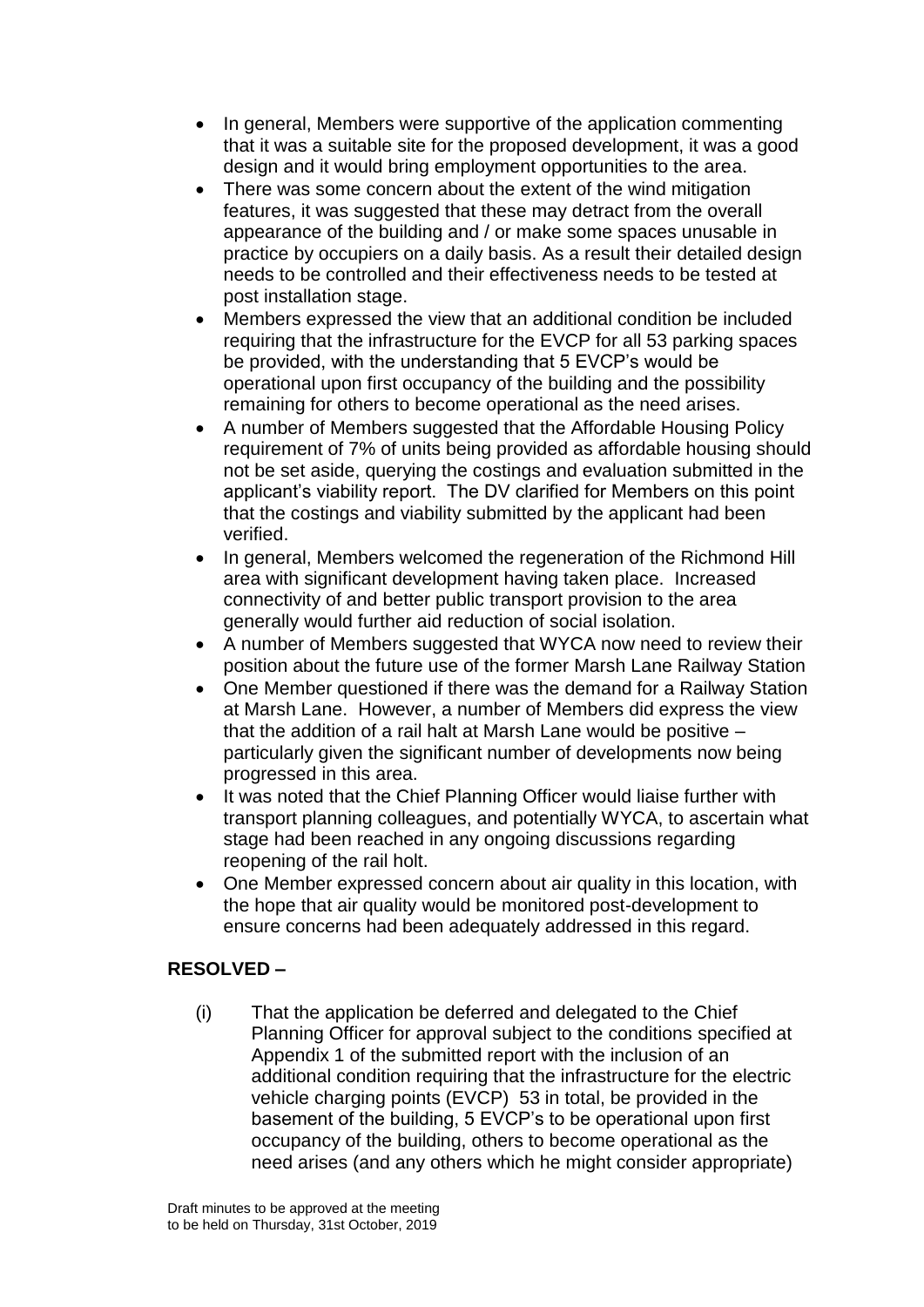and following the completion of a Section 106 Agreement to include the following obligations:

- 15 Affordable housing units to be provided on site (see paragraph 9.10)
- Public access to open space area to be accessible 24 hours
- Contribution towards legible Leeds wayfinding (£32,000)
- Contribution to changes to TRO's (£20,000)
- Contribution for loss of on street car parking spaces (£36,000)
- Residential Travel Plan Fund including a contribution towards the proposed footbridge over Marsh Lane (£87,337.25)
- Travel Plan review fee (£4,494)
- Employment and training opportunities
- (ii) In the event of the Section 106 Agreement having not been completed within 3 months of the resolution to grant planning permission, the final determination of the application shall be delegated to the Chief Planning Officer.

### **63 Application No. 18/07433/FU - Erection of 437 Dwellings with New Roads, Open Space, Landscaping, Drainage and Associated Works at Radial Park, Manston Lane, Leeds, LS15 8ST**

The Chief Planning Officer submitted a report which provided a Position Statement in respect of an application for the erection of 437 dwellings with new road, open space, landscaping, drainage and associated works at Radial Park, Manston Lane, Leeds, LS15 8ST.

Members visited the site prior to the meeting. Site photographs and plans were displayed and referred to throughout the discussion of the application.

Both the planning case officer and the applicant's representatives addressed the Panel, speaking in detail about the proposal and highlighted the following:

- Site / location/ context
- Site lies within a valley
- Former industrial site, some contamination of the land
- The site excludes the Barnbow Social Club
- Masterplan demonstrates connectivity throughout the site
- Areas of greenspace throughout the development
- Newt pond on site
- The site is currently undergoing remedial works, it is understood that the final phase of these works (grouting to stabilise the ground) has been commenced and work on conditions discharge submissions is still on-going
- A bund is located at the northern end of the site
- Access into the development is from Manston Lane via three access points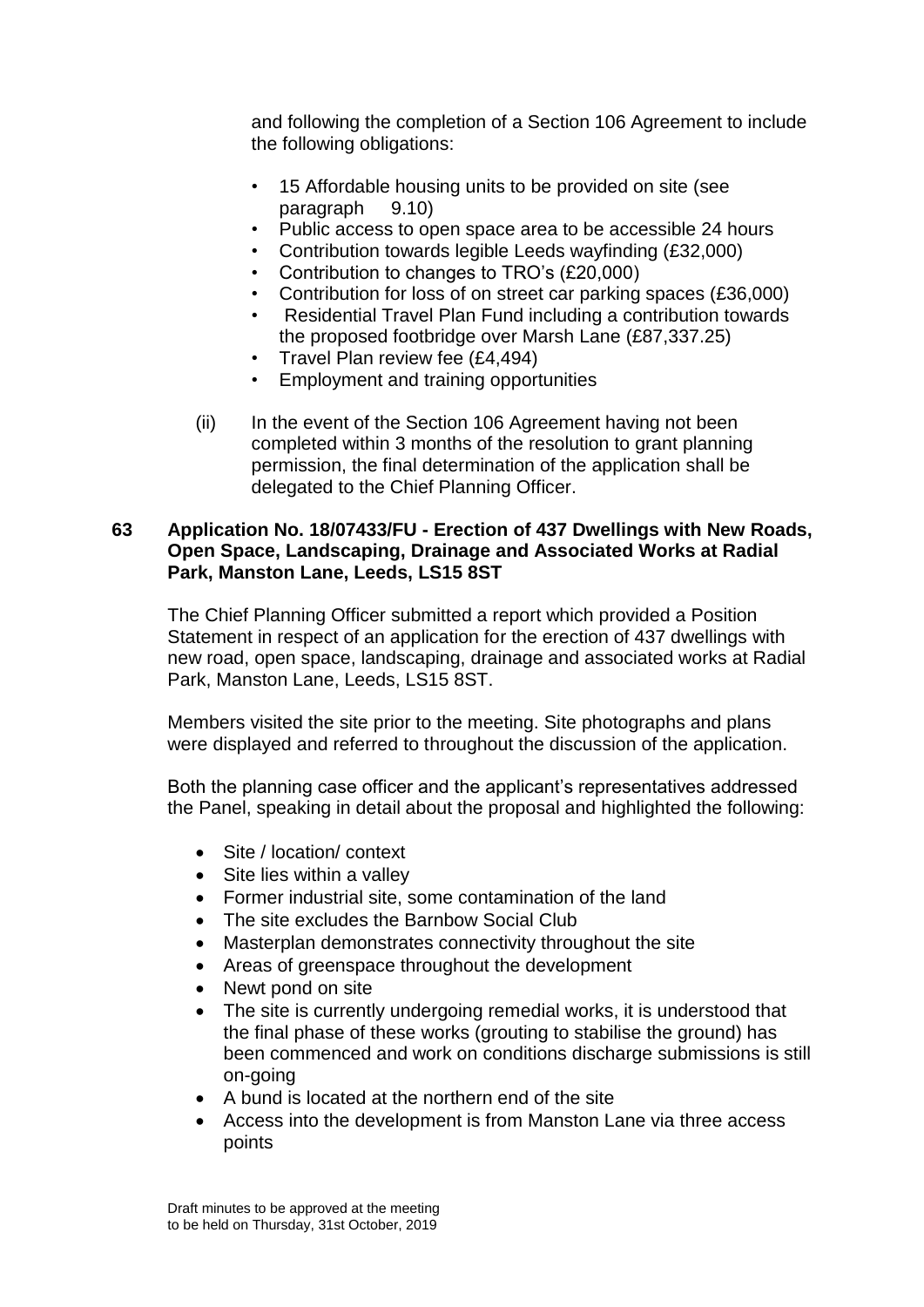- The proposal is to erect 437 dwellings, variation of house types, heights and number of bedrooms
- The site is being developed by two house builders: Strata at the eastern portion of the site and Redrow would develop the western portion
- Houses will be constructed using a mix of artificial stone and brick (Red and buff) with render present to some elevations
- Issues of viability due to "abnormal costs"
- Affordable Housing 7.5% (based on a financial viability assessment)

The Planning Case Officer reported the receipt of two further representations from members of the public. One suggested that the provision of affordable housing led to issues of anti-social behaviour and further affordable housing provision should be resisted. The other suggests that the submitted viability assessment was inaccurate and so there should be the provision of more affordable housing on-site.

Members raised the following questions:

- Was it correct that one of the proposed house types did not meet the Council's adopted space standards
- It had been suggested that the overall design on the masterplan is of "calmness", but how has this conclusion been reached
- There appeared to be a number of long straight roads throughout the development, but how was it envisaged that speed would be restricted here to 20mph to avoid vehicles "racing"
- This was an intensive layout, did the development meet the Greenspace Standards and were the garden size also in accordance with policy requirements
- It was disappointing that the full provision of affordable housing could not be delivered, there was some abnormal costs associated with the development but had the developers paid too much for the land
- The developers had contributed to the Manston Lane Link Road, but were there other schemes in the area where developers had not contributed to the MLLR
- What was the future relationship with and plans for Barnbow Social Club
- Could some variety be given to what is an otherwise very geometric design, such as via additions to the roofspace to provide variety
- Could Members be made aware of the species of trees to be planted
- The greenspace and public realm how would it be maintained
- Could the Council adopt the greenspace and be responsible for maintenance
- Members queried why there were 3 highway access points onto Manston Lane
- Was there a cycling route throughout the site

In responding to the issues raised, officers and the applicant's representatives said: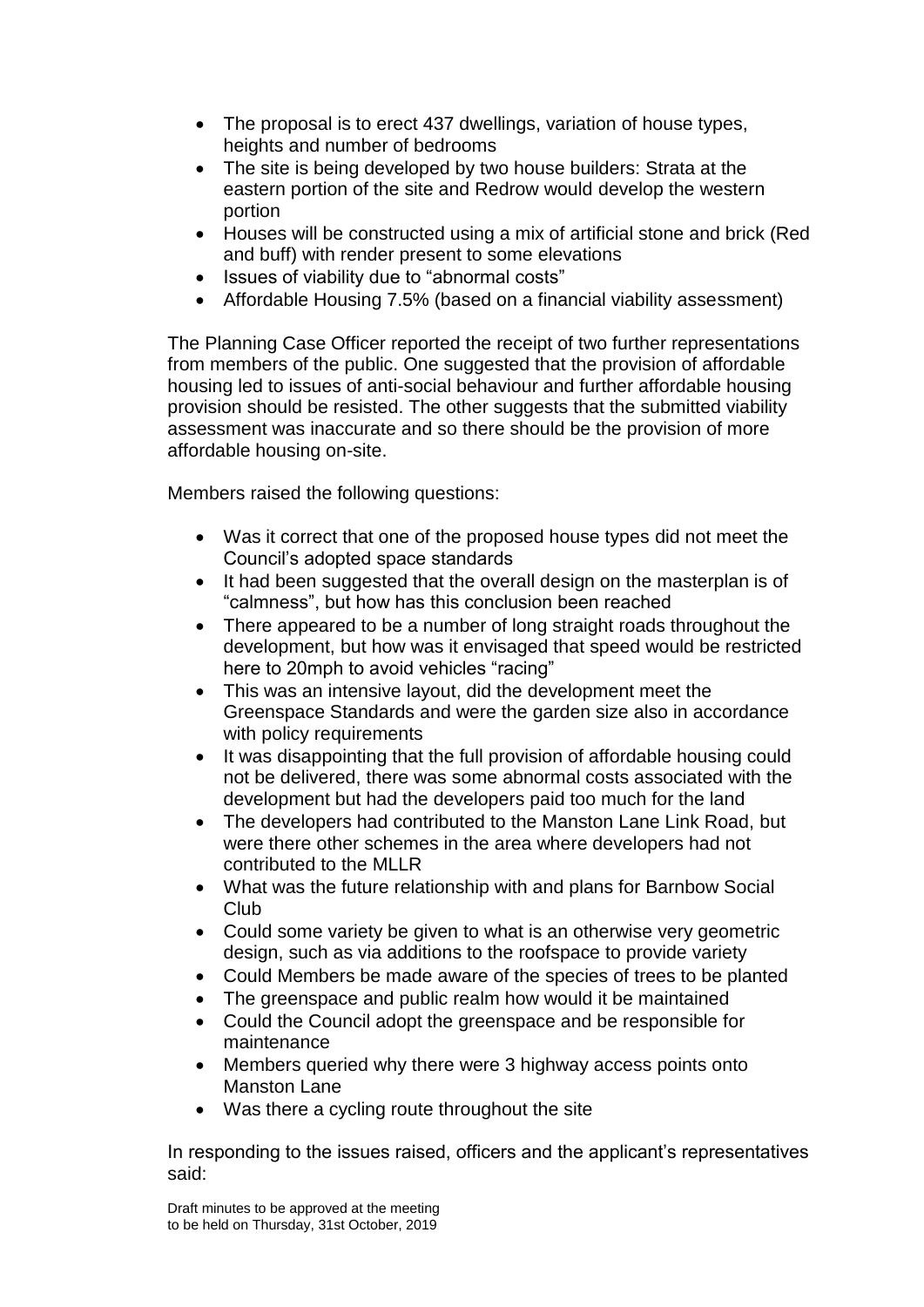- Members were informed that the submission of revised plans had corrected the house size anomaly. All properties would meet the Council's adopted space standards.
- Members were informed that "calmness" was considered to come from the varied house types, which bring sensible variety, provide subtle set backs, no common building lines and shallow curves within the site.
- In terms of long straight roads, there would be a 20 mph restriction throughout the development for residential safety, but there were no physical traffic calming measures proposed, in addition there were no physical traffic calming measures except some build-out elements but ensuring that the carriageway remains sufficiently wide enough to allow for bus use.
- Members were informed that greenspace and garden size was in accordance with revised Policy G4 (onsite Greenspace), appearing to even slightly exceed policy requirements in certain instances.
- The DV informed Members that the price paid by the developer for a site was not used to test viability. Instead a benchmark land value was calculated to reflect the market value for the site at the time of the appraisal. The current benchmark land value was £260k per acre, using the NPPG's guidance on how this land value is to be calculated.
- There have been considerable costs incurred by the developer here in terms of remediation works.
- The East Team leader said that contributing to the MLLR was an historic decision for the developers of the site. Other developers could have been asked to contribute to the scheme, but the MLLR was already planned and its delivery secured. Instead other developers had been prevented from commencing further phases of development until the MLLR was in operation.
- The DV confirmed that the MLLR contribution figure had been interrogated and corrected as part of his assessment of the viability appraisal, with the correct cost now being reflected in terms of the developer's contribution.
- Members were informed that Barnbow Social Club would remain and its future was dependent on the landowner, but there had been discussions on this.
- Members were informed that a full list of tree species to be used would be supplied to Members
- Members were informed that a Management Company would provide the maintenance for the greenspace and public realm areas via an annual fee to residents, which would be as per each individual unit's contract
- Greenspace and public open space needs to be maintained, so the most appropriate method for securing this is via the Management Company and maintenance fee option. If the land was to be adopted by the Council an upfront maintenance payment for a 10 year period would be required, which was a large commitment from the developer and could adversely impact on viability.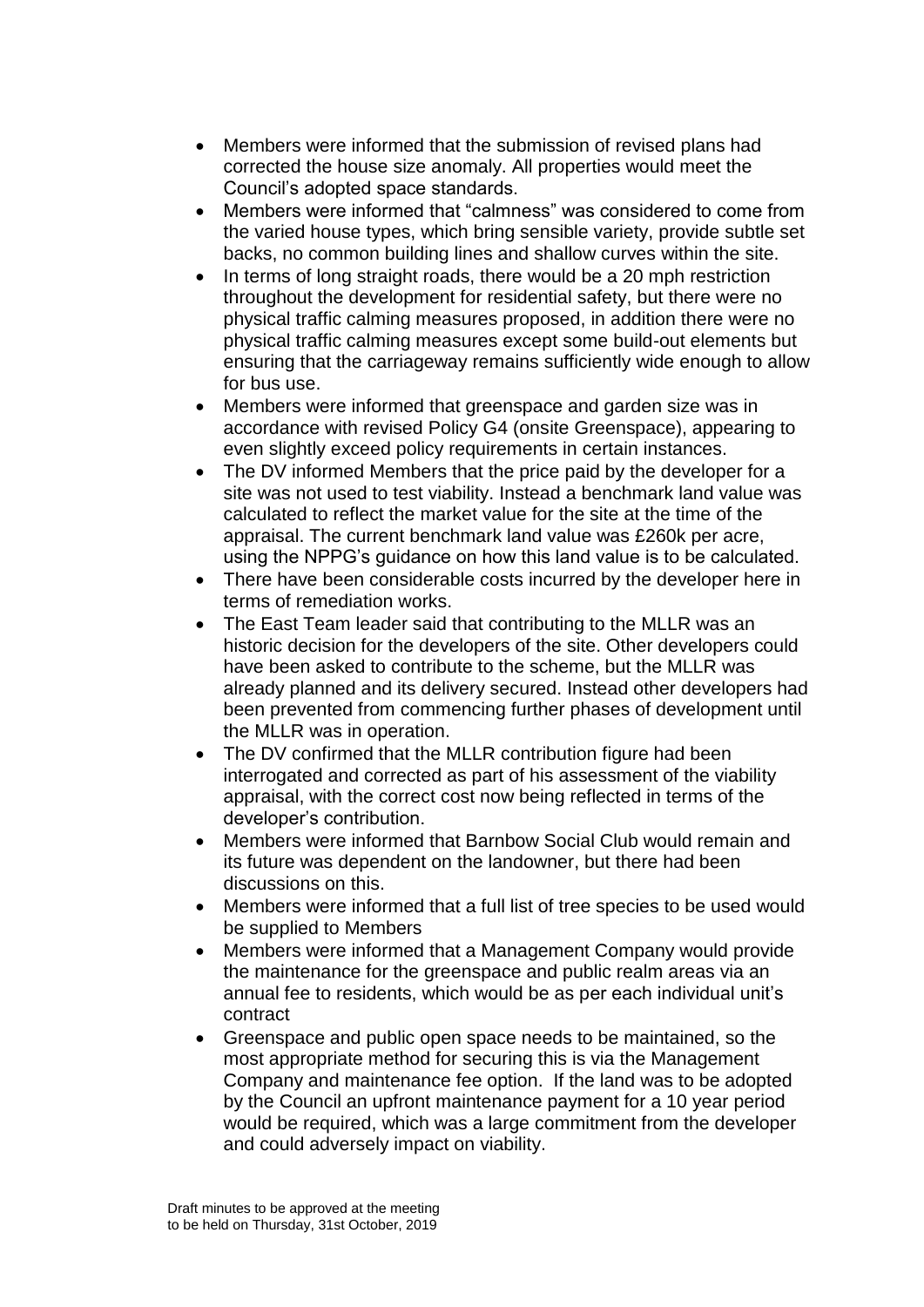- The applicant's representative said there were various reasons why 3 highway access points were proposed: (i) Dilution of traffic exiting onto Manston Lane and so reduction of congestion, (ii) Shorter build programme for the developers, so less disruption in the construction process and a faster build-out rate and (iii) Would assist in the servicing of the site.
- Members were informed a cycling route ran along Manston Lane then into the site alongside the bund, there was also a wider ambition for a cycle route to Scholes.

In offering comments Members raised the following issues:

- Members were generally supportive of the 3 access points onto Manston Lane.
- Could the size of the garages be of sufficient dimensions to accommodate a modern car.
- The layout appeared to be very rigid, could some curves be introduced and could the roof-scape be varied, the overall site needs to be more attractive.
- Could further consideration be given as to how greenspace and public realm could be maintained, the use of a landscape Management Company who charged an annual fee to residents was a grossly unfair mechanism. Future residents should at least be made aware of the costs they would incur by their solicitors before purchase and occupation.
- In response to this, the City Centre Team Leader confirmed that the wider point on options for managing the public open space would be noted. However, the rates that would be charged to future occupiers was not strictly a planning issue for consideration by the Panel at this time.
- It was suggested that more replacement tree planting would be welcomed. The landscape scheme needs to overall be of a good quality, particularly in terms of boundary treatment and providing a "buffer" to the railway line with mature trees planted.
- There had been some degree of naivety around the viability of the site, but the DV's report had given transparency and significantly aided understanding of the position.
- The future of the Barnbow Social Club was an important issue and some definitive responses from the developer are expected on this. The social and historical importance of the Barnbow Social Club is not to be under-estimated.
- Members were supportive of the affordable housing provision proposed. The suggestion that affordable housing led to issues of antisocial behaviour was not supported.

In drawing the discussion to a conclusion Members provided the following feedback: